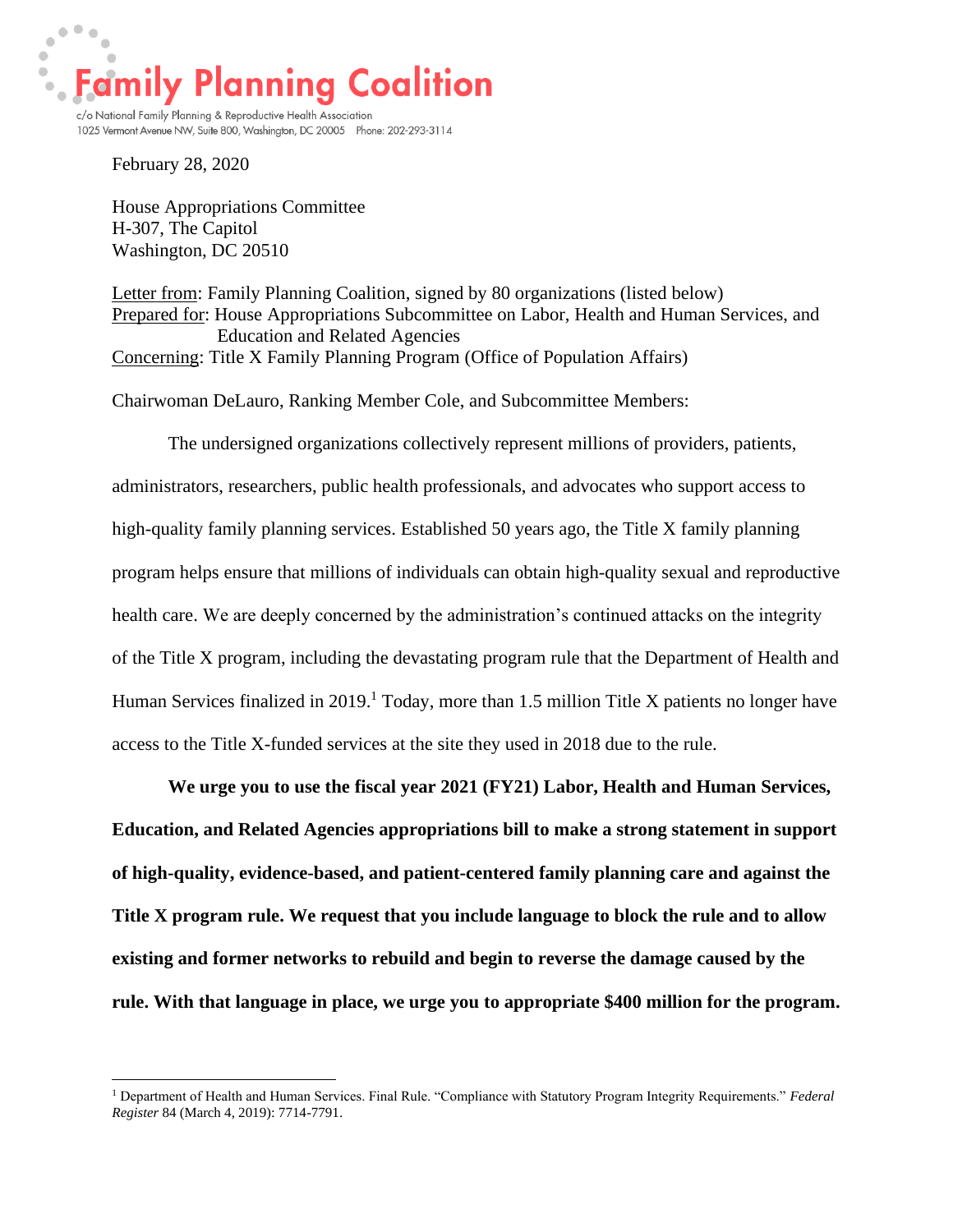## Title X is a Critical Source of Care

In 2018, Title X helped close to 4 million people access family planning and related health services at nearly 4,000 health centers.<sup>2</sup> More than half of users identified as people of color. <sup>3</sup> For many individuals, particularly those who have low incomes, are under- or uninsured, or are adolescents, Title X has been their main access point to obtain affordable and confidential contraception, cancer screenings, sexually transmitted disease testing and treatment, complete and medically accurate information about their family planning options, and other basic care. In fact, a study found that in 2016, six in ten women seeking contraceptive services at a Title X health center saw no other health care provider that year.<sup>4</sup>

The data show that Title X makes a difference for patients. In 2016, Title X–supported contraceptive services helped patients prevent an estimated  $755,000$  pregnancies.<sup>5</sup> Title X also supports important health center efforts that are not reimbursable under insurance, including staff training and community-based sexual and reproductive health education programs. Moreover, research has shown that Title X-supported services saved the federal and state governments approximately \$4.4 billion in 2016,<sup>6</sup> and 75% of American adults—including 66% of Republicans, 75% of Independents, and 84% of Democrats—support the program.<sup>7</sup>

Title X's key role in the public health safety net has been threatened by the Trump administration's 2019 program rule. Following rule implementation in July 2019, 18 grantees,

<sup>2</sup> Christina Fowler et al, "Family Planning Annual Report: 2018 National Summary," RTI International (August 2019). [https://www.hhs.gov/opa/sites/default/files/title-x-fpar-2018-national-summary.pdf.](https://www.hhs.gov/opa/sites/default/files/title-x-fpar-2018-national-summary.pdf)

<sup>&</sup>lt;sup>3</sup> Id. This calculation includes persons who identify as non-white and persons who identify as white and Hispanic.

<sup>4</sup> Megan Kavanaugh, Mia Zolna, and Kristen Burke, "Use of Health Insurance Among Clients Seeking Contraceptive Services at Title X-Funded Facilities in 2016," *Perspectives on Sexual and Reproductive Health* 50.3 (September 2018). [https://onlinelibrary.wiley.com/doi/full/10.1363/psrh.12061.](https://onlinelibrary.wiley.com/doi/full/10.1363/psrh.12061)

<sup>&</sup>lt;sup>5</sup> Jennifer Frost et al, "Publicly Supported Family Planning in the United States: Likely Need, Availability and Impact, 2016," Guttmacher Institute (October 2019)[. https://www.guttmacher.org/report/publicly-funded-contraceptive-services-us-clinics-2015.](https://www.guttmacher.org/report/publicly-funded-contraceptive-services-us-clinics-2015) <sup>6</sup>Rachel Benson Gold, Adam Sonfield, "Title X Family Planning Services: Impactful but at Severe Risk," *Guttmacher Institute*  (October 2019)[. https://www.guttmacher.org/article/2019/10/title-x-family-planning-services-impactful-severe-risk.](https://www.guttmacher.org/article/2019/10/title-x-family-planning-services-impactful-severe-risk)

<sup>7</sup> Survey Says: Birth Control Support. The National Campaign to Prevent Teen and Unplanned Pregnancy (2017). [https://thenationalcampaign.org/resource/survey-says-january-2017.](https://thenationalcampaign.org/resource/survey-says-january-2017)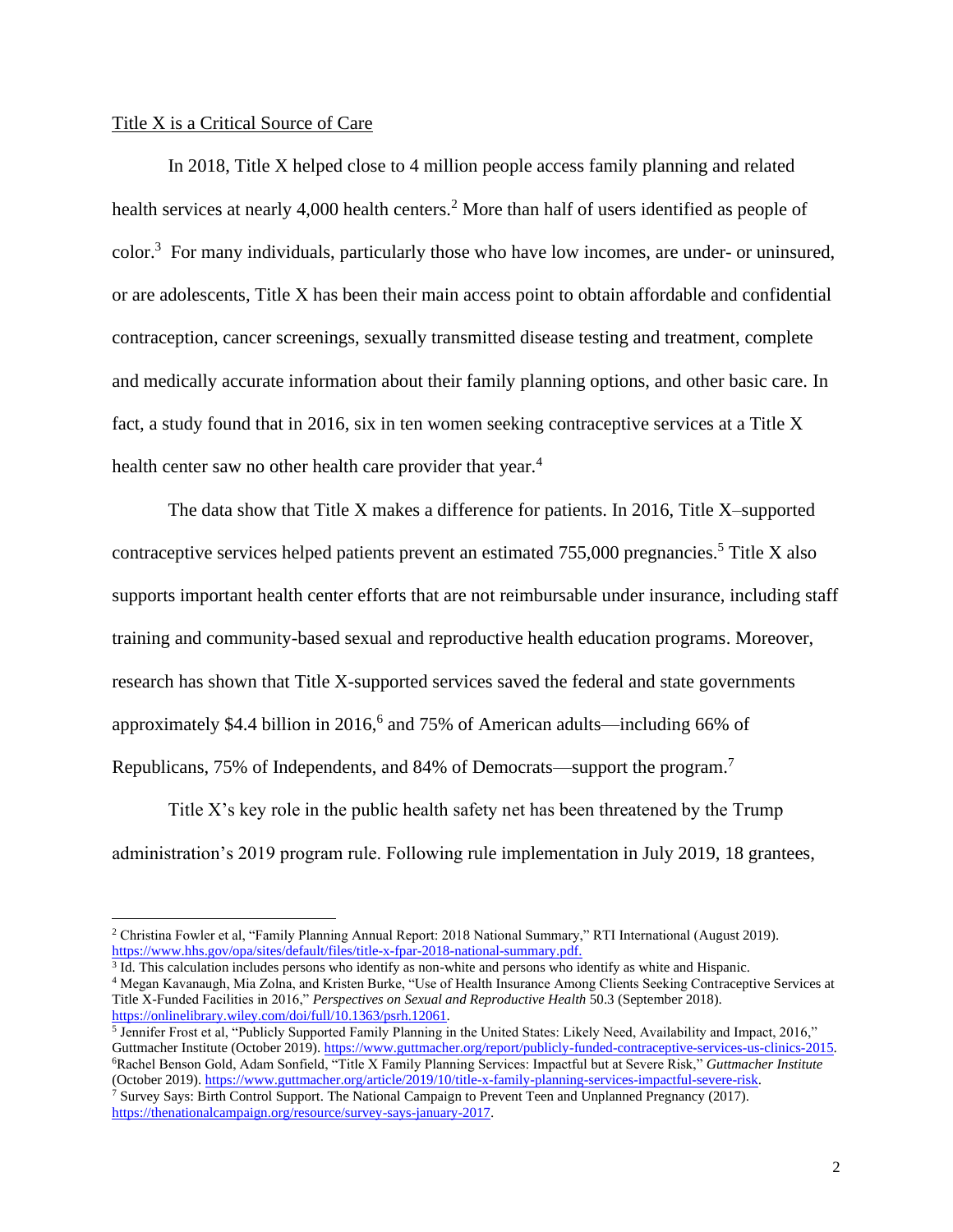along with many subrecipients, left the program rather than comply with the onerous, medically unnecessary requirements. In 2018, the approximately 1,000 sites run by those entities served more than 1.5 million patients, including the many patients served by Planned Parenthood. Health centers that remained in the program face the challenge of implementing a misguided rule while attempting to keep their doors open and services available to, and affordable for, patients.

To rectify this situation, we urge Congress to include language in the FY21 Labor-HHS bill that blocks implementation of the rule and allows entities that left the program to rejoin it. It is crucial that remaining and previous grantees be able to rebuild their networks and trusted services once the rule is no longer in place. These steps are critical to ensure that people across the country regain access to affordable services at their preferred family planning provider.

## Title X is Severely Underfunded

In addition to the challenges posed by the Title X rule, the program is unable to serve as many patients as need care due to woeful underfunding. In 2016, researchers from the Centers for Disease Control and Prevention, the Office of Population Affairs, and George Washington University estimated that Title X would need \$737 million annually to deliver family planning care to all uninsured women with low incomes in the United States. <sup>8</sup> This estimate understates the true need for Title X, as it does not include an estimate of costs for men (who made up 13% of patients in the network in 2018 9 ), gender non-binary persons, and the insured patients who rely on Title X's confidentiality protections.

The gap between the funds appropriated and the funds needed has only grown in recent years. From 2010 to 2016 the number of women in need of publicly funded family planning

<sup>&</sup>lt;sup>8</sup> Euna August, et al, "Projecting the Unmet Need and Costs for Contraception Services After the Affordable Care Act," *American Journal of Public Health* (February 2016): 334-341.

<sup>9</sup> Fowler, "FPAR 2018."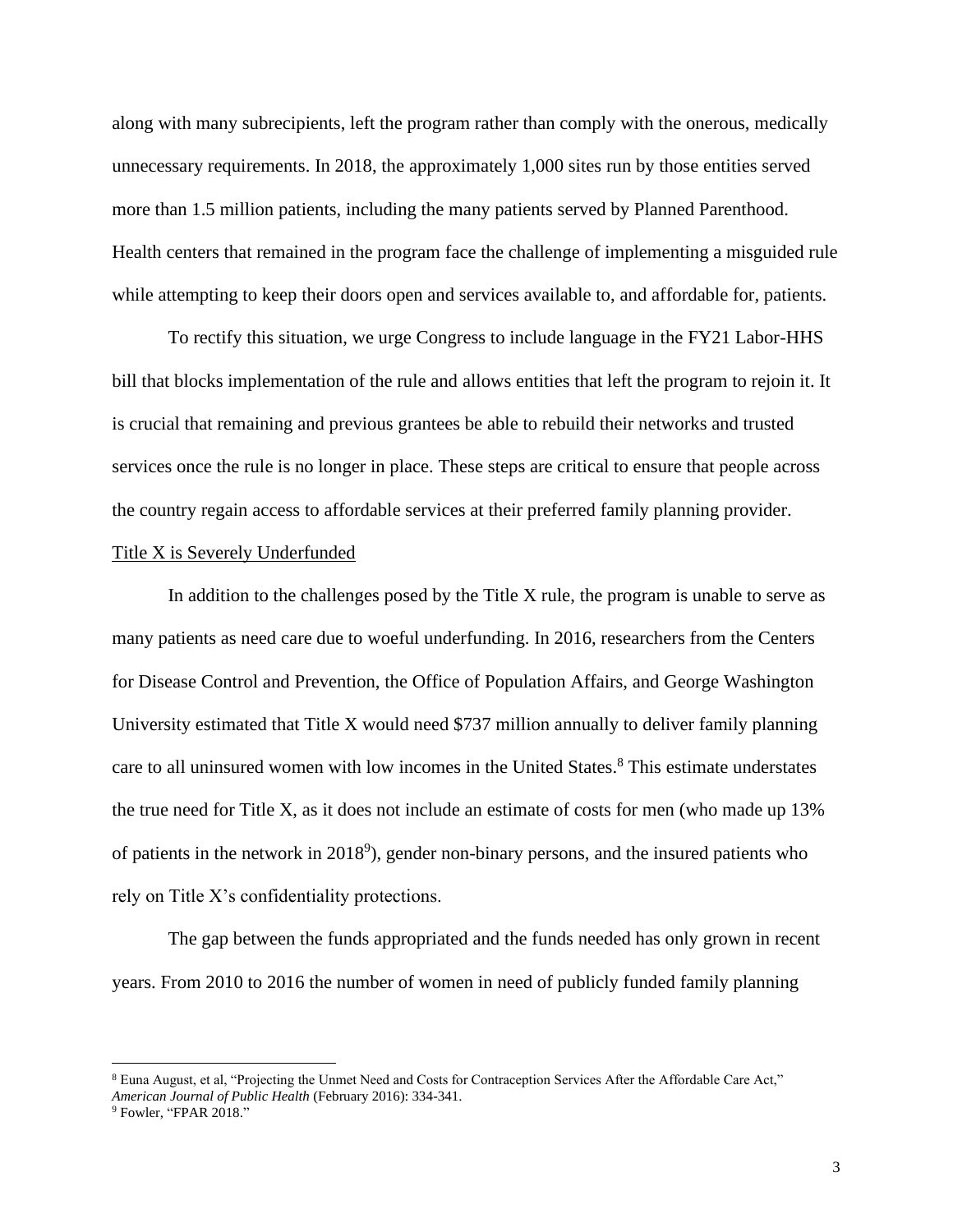services increased by 1.5 million,<sup>10</sup> but Congress cut Title X's funding by \$31 million over that period. That decrease unfortunately corresponded to dramatic decreases in patients served at Title X–funded sites, from 5.22 million seen in  $2010^{11}$  to just under 4 million seen in  $2018$ .<sup>12</sup>

We are deeply concerned about diminishing access to high-quality family planning services and urge Congress to take an initial step to reverse this devastating trend by appropriating \$400 million for Title X in FY21. **This funding increase, however, must be paired with the language referenced above, and we urge you to prioritize blocking the 2019 rule and creating the pathway for entities to reenter the program.** 

\*\*\*\*\*\*\*\*\*\*\*\*\*\*\*\*\*\*\*\*\*\*\*\*\*\*\*\*\*\*\*\*\*\*

During the FY 2021 appropriations process, Congress has the opportunity to stand against relentless attacks on family planning and support strong public funding for the Title X family planning network. The undersigned organizations urge you to begin the expansion of family planning and related health care services with this critical language and meaningful investment in Title X.

If you have any questions or would like additional information, please contact Lauren Weiss at the National Family Planning & Reproductive Health Association at Iweiss@nfprha.org or 202-552-0151

Thank you for considering these requests.

Sincerely,

Abortion Care Network AIDS Action Baltimore AIDS Alabama

AIDS Alliance for Women, Infants, Children, Youth & Families AIDS Foundation of Chicago AIDS United

<sup>&</sup>lt;sup>10</sup> Frost, "Publicly Supported Family Planning Services in the United States."

<sup>&</sup>lt;sup>11</sup> Christina Fowler et al, "Family Planning Annual Report: 2010 National Summary," RTI International (September 2011). <https://www.hhs.gov/opa/sites/default/files/fpar-2010-national-summary.pdf>

<sup>12</sup> Fowler, "FPAR 2018."